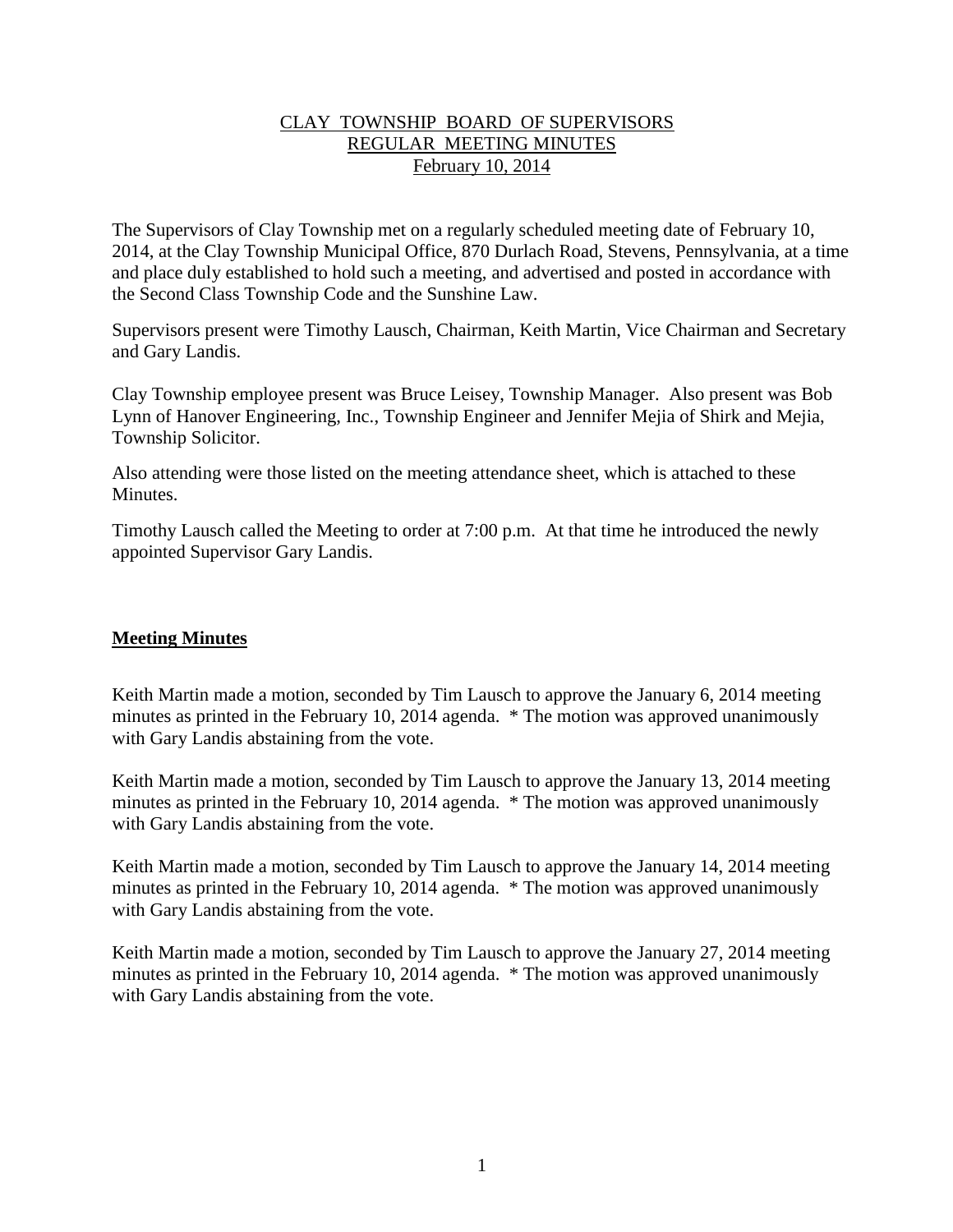## **Treasurer's Report**

Gary Landis made a motion, seconded by Keith Martin, to approve the Treasurer's Report for the month of January, 2014. \*The motion was approved unanimously.

# **Visitors**

1. Lou Katz, 30 Meadow Drive

Mr. Katz has concerns with residents parking on the street during snow events making it difficult in plowing around cars. He is also concerned with the speed that the plow drivers are going and pushing snow up on the sidewalks.

The Township will send a letter to the Clearview Gardens Home Owners Association regarding moving cars off street during snow storms.

2. Herb Noak, 216 Woodchuck Drive

Mr. Noak also has concerns with residents parking on the street during snow events.

3. Fox Creamery

Ted Cromleigh, Diehm and Sons, discussed sewage issues with the Board of Supervisors.

Tim Lausch asked why the existing system can't be used.

Ted Cromleigh stated parking is needed and the building configuration cannot be modified. He also stated that the current system is in the flood plain.

Ted Cromleigh suggested the use of a small Package Flow System on the site and asked if the Board of Supervisors would consider such a system. Solicitor Jennifer Mejia stated that the Board of Supervisors would not be able to comment on the systems acceptability, as nothing regarding the system was submitted to the Township and, therefore, there was not adequate time to review the proposal.

Ted Cromleigh said that Ephrata Borough has an Ordinance that allows grinder pumps. He questioned why Ephrata Borough won't allow Fox Creamery to hook up and stated he would address the issue with the Borough.

Bob Fox said that he is trying to understand procedures but is frustrated with the time it takes to make decisions.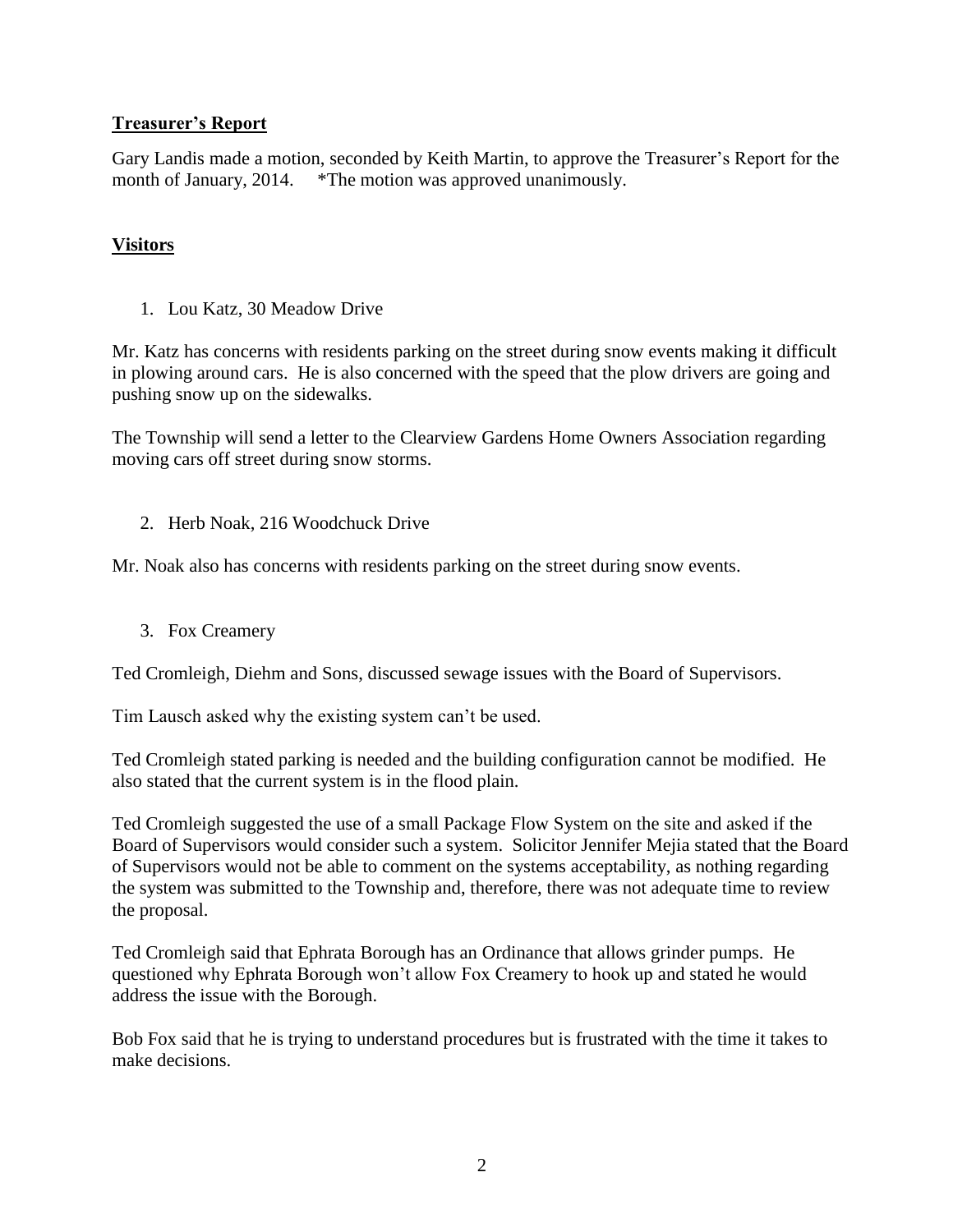Ted Cromleigh stated he was going to have a meeting with DEP regarding the situation, and possibly a revision to Clay Township's Temporary Holding Tank Ordinance. Mr. Cromleigh invited the Township to participate. No decision was made.

## **Engineer's Report**

1. Eastern Mennonite Publications – Plan Revision

Keith Martin made a motion, seconded by Gary Landis to approve Eastern Mennonite Publications plan revision which raises the building floor up to eliminate the storm water pipe, water will sheet flow into the Kurtz retention basin through Norman Kurtz's property. Approval is conditional on approval of the revision by Mr. Kurtz. \* The motion was unanimously approved. \*\* Keith Martin excused himself from the meeting. \*\*

2. Rachel C. Martin – Escrow Release Request

Bob Lynn informed the Board of Supervisors of items that have been completed. The site is currently not completely stabilized with grass. The Developer stated a preference for a cash escrow to secure the stabilization. Bob Lynn recommended a release of the escrow in the amount of \$73,867.17 and to require the Developer to put up \$3,000 cash escrow to guarantee stabilization.

Gary Landis made a motion, seconded by Tim Lausch to release escrow in the amount of \$73,867.17 and require Developer to put up \$3,000 cash escrow for future guarantee. \* The motion was unanimously approved.

\*\* Keith Martin returned to the meeting. \*\*

3. Matt Yutzy – Stormwater Management Plan

This item was tabled until the next meeting.

4. HomeTowne Square Phase 1 – Escrow Release Request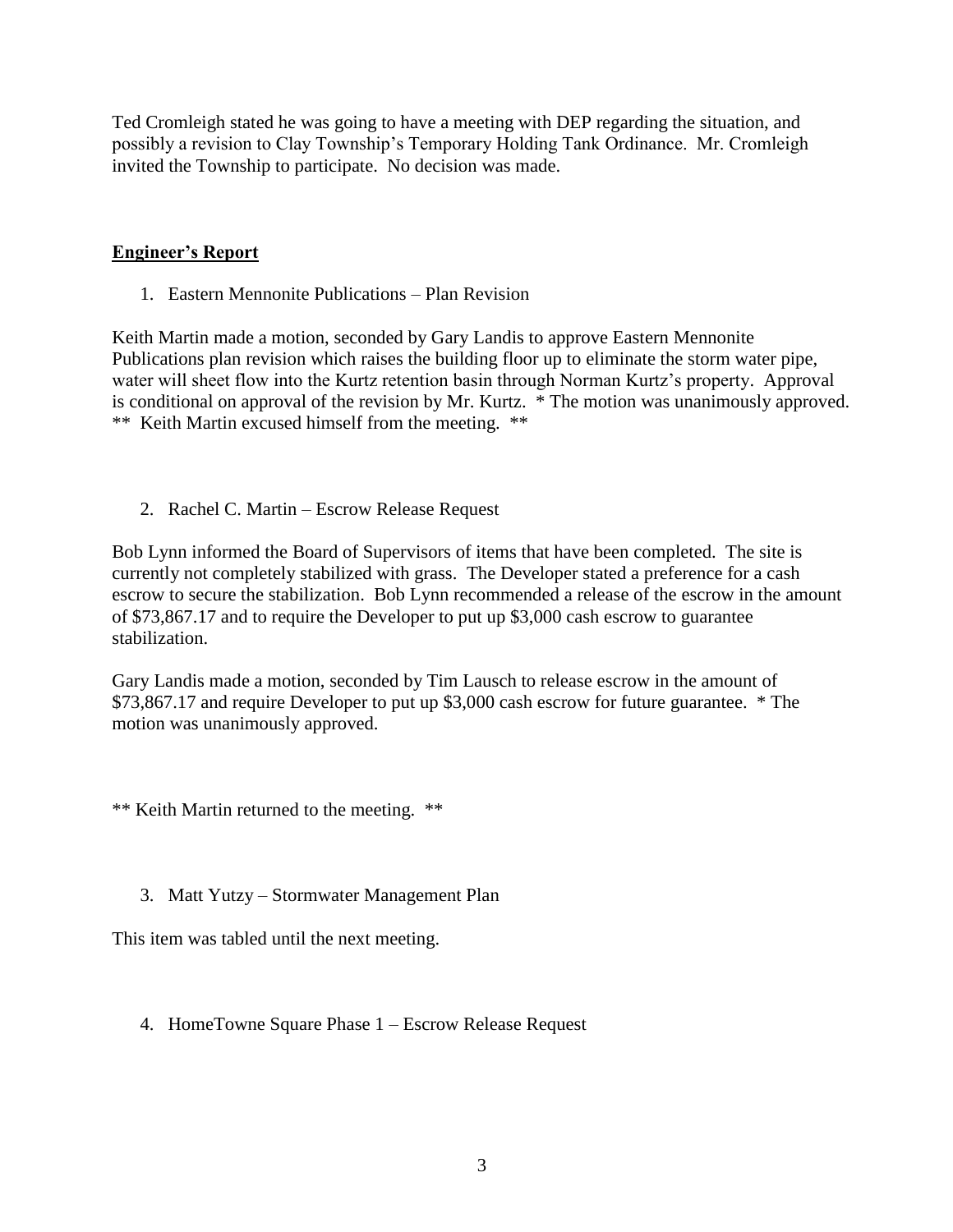After review, and upon recommendation of Hanover Engineering, Keith Martin made a motion, seconded by Gary Landis to approve release of escrow in the amount of \$92,993.00 leaving an ending balance of \$356,365.04. \* The motion was unanimously approved.

5. Authorize Development of Bids Documents for Rock Road Bridge Repair

Gary Landis made a motion, seconded by Keith Martin to authorize the Township Engineer to complete the bid package for repairs to the Rock Road Bridge. \* The motion was unanimously approved.

# **Old Business**

1. Wildflower Pond

Jennifer Mejia stated that we have received no complaints from residents on the snow removal to date. She also said that the Developer is in process of scheduling a meeting with the residents to begin the process to turn Home Owners Association over to property owners.

2. Approve Joint Purchase Agreement of Asphalt Zipper

Keith Martin made a motion, seconded by Gary Landis to approve execution of the Joint Purchase Agreement between Warwick Township, Penn Township, Ephrata Township and Clay Township to purchase a refurbished Asphalt Zipper. \* The motion was unanimously approved.

### **New Business**

1. Execute Internet User Licensing Agreement with Penn Dot

Tabled until next meeting and more information can be collected.

2. Adopt Resolution to Participate in Co-Operative Bidding and Purchasing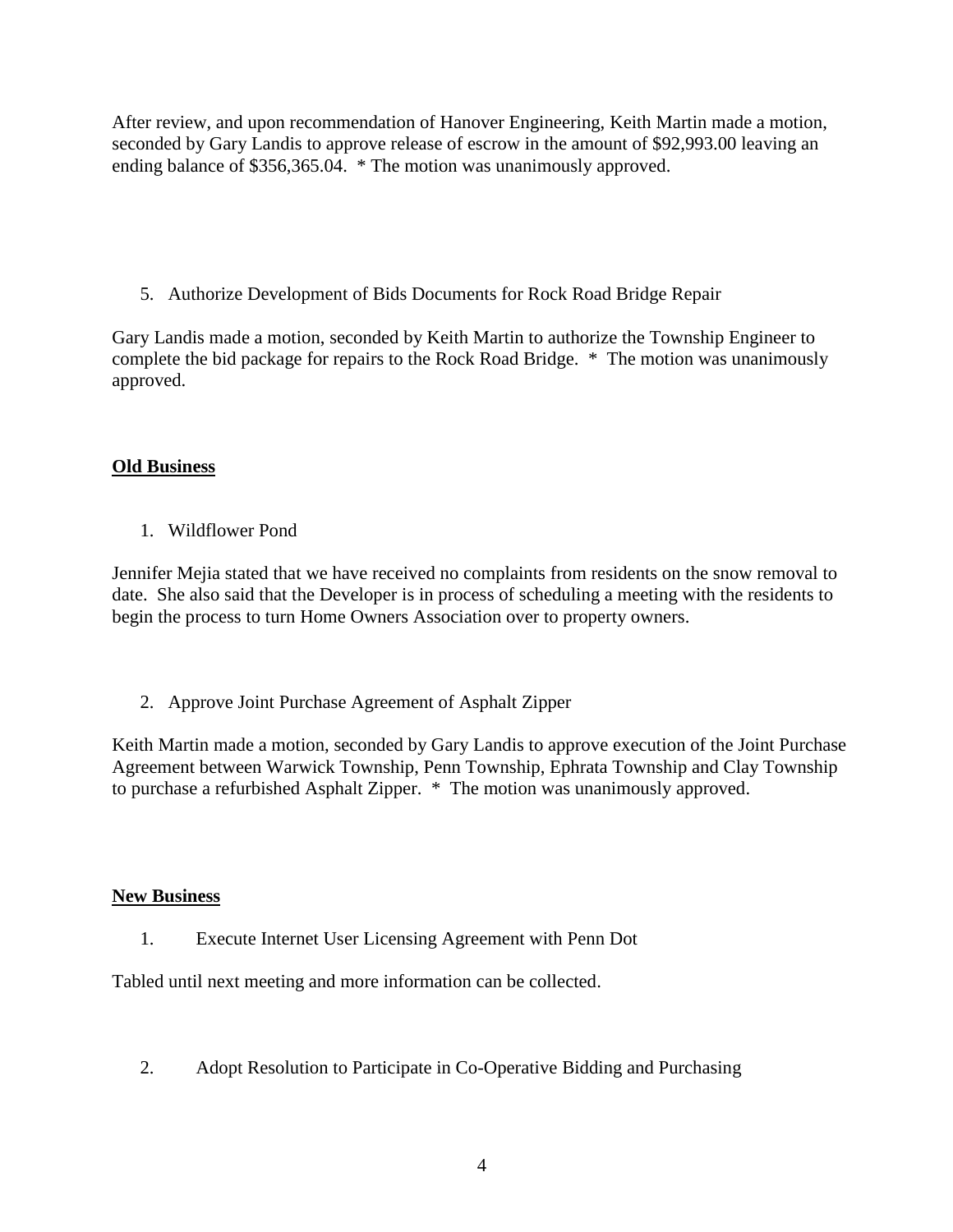Gary Landis made a motion, seconded by Keith Martin to adopt Resolution# 021014 to participate in co-operative bidding and purchasing of seal coating and line painting services for 2014. \* The motion was approved unanimously.

3. Approve MH Permits for UMH Properties, Red Maple and Victoria Manor

Gary Landis made a motion, seconded by Keith Martin to approve the mobile home park permits for UMH Properties, Red Maple and Victoria Manor for year ending 12/31/14. \* The motion was approved unanimously.

4. Review Proposal for Merchant Processing Services

Tabled until next meeting and more information can be collected.

5. Review Request for Rec Alliance Bike Ride

Keith Martin made a motion, seconded by Gary Landis to approve the request from Rec Alliance to hold a bike ride on Township Roads on Sunday, June 22, 2014. \* The motion was approved unanimously.

6. Approve Advertising of Blue Ridge Cable Franchise Agreement

Gary Landis made a motion, seconded by Keith Martin to approve advertising of the Blue Ridge Cable Franchise Agreement. \* The motion was approved unanimously.

7. Adopt Resolution to Change Bank Signature Cards

Gary Landis made a motion, seconded by Keith Martin to adopt Resolution #021014A to remove Justin Harnish and add Gary Landis to the bank signature cards at Susquehanna Trust. \* The motion was approved unanimously.

8. Contribution to Durlach Mt. Airy Fire Co Radio Project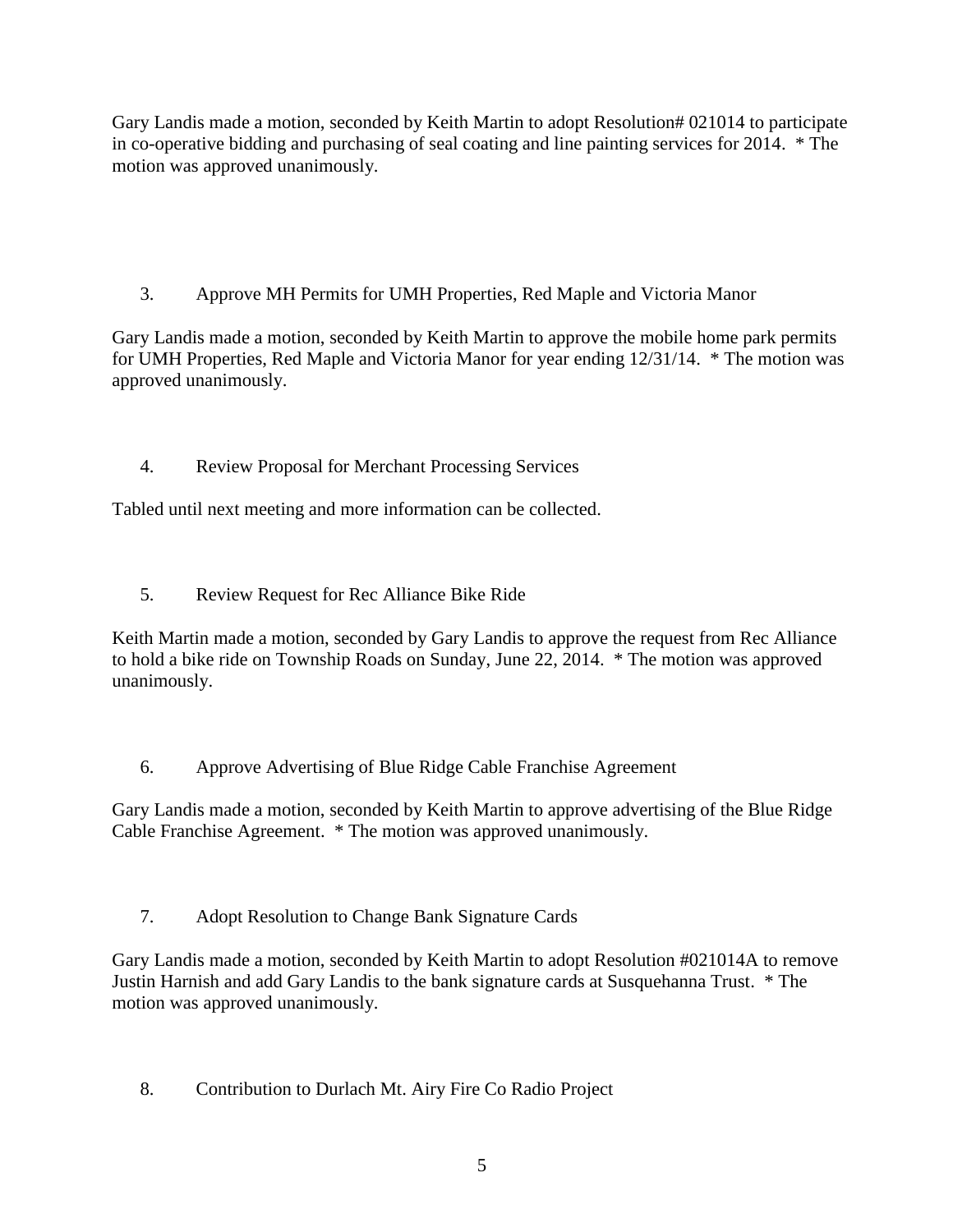Durlach Mt. Airy Fire Company must purchase new radios to be compatible with the new EMS radio frequency in the amount of \$28,219.61.

This item was tabled until further information could be collected.

9. Adopt Ordinance for 35 MPH Speed Limit on Lincoln Garden Road

Gary Landis made a motion, seconded by Keith Martin to approve adoption of Ordinance for 35 MPH speed limit on Lincoln Garden Road from township line to Hackman Road. \* The motion was approved unanimously.

#### 10. CBPR Plan Baseline Cost Share

Gary Landis made a motion, seconded by Keith Martin to approve participation in the CBPR Plan Baseline project by Land Studies Inc. at a cost of \$2,086.67. \* The motion was approved unanimously.

### 11. Appoint Auditor

Keith Martin made a motion, seconded by Gary Landis to appoint Craig Merkey, 1330 Forest Hill Road, Stevens to fill the Auditor position vacated by Gary Landis who was appointed Supervisors on January 27, 2014. Mr. Merkey will serve until December 31, 2015. \* The motion was approved unanimously.

### **Executive Session**

Gary Landis made a motion, seconded by Keith Martin to enter into Executive Session at 9:00 PM to discuss personnel issues. \* The motion was approved unanimously.

Gary Landis made a motion, seconded by Keith Martin to exit Executive Session at 9:45 PM. \* The motion was approved unanimously.

Gary Landis made a motion, seconded by Keith Martin to appoint Jon Price, 106 Forry Drive, to the Clay Township Planning Commission. Mr. Price will serve the balance of Willis Lefever term which ends on  $12/31/2014$ . \* The motion was approved unanimously.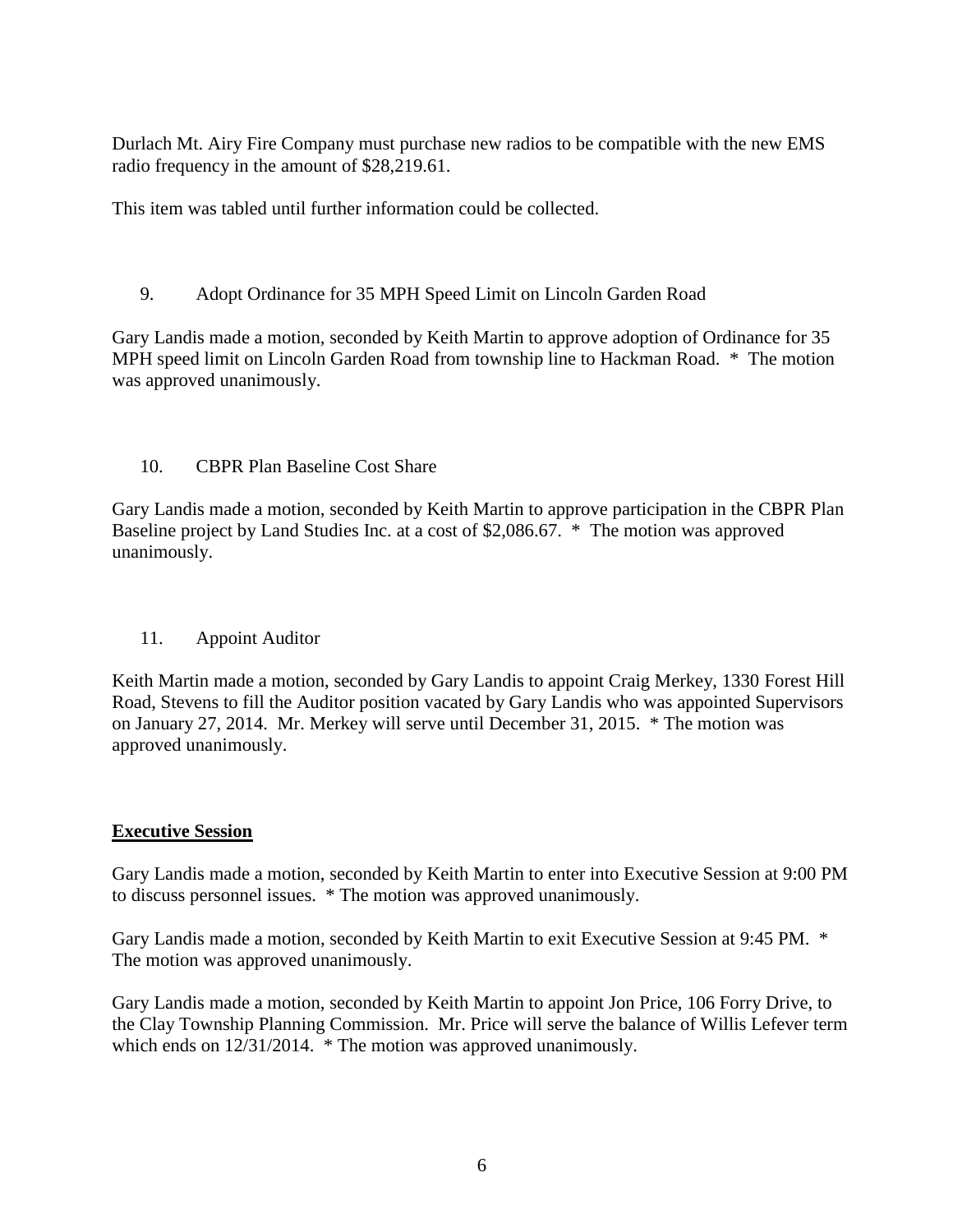Tim Lausch made a motion, seconded by Keith Martin to appoint Gary Landis as Secretary of the Board of Supervisors and to appoint him as the Clay Township representative to Ephrata Area Joint Water Authority. \* The motion was approved unanimously.

# **Bills to be Paid**

#### General Fund

Keith Martin made a motion, seconded by Gary Landis, to approve the General Fund bills totaling \$39,900.36 for the month of January. \* The motion was approved unanimously.

#### Rec Fund

Keith Martin made a motion, seconded by Gary Landis, to approve the Recreation Fund bills totaling  $$646.73$  for the month of January.  $*$  The motion was approved unanimously.

#### Sewer Fund

Keith Martin made a motion, seconded by Gary Landis, to approve the Sewer Fund bills totaling \$4,087.99 for the month of January. \* The motion was approved unanimously.

#### Liquid Fuel Fund

Keith Martin made a motion, seconded by Gary Landis, to approve the Liquid Fuel Fund bills totaling \$14,650.60 for the month of January. \* The motion was approved unanimously.

### **Reports for the Month**

- 1. Chief of Police / Police Department
- 2. Fire Companies / Ambulance
- 3. DMR
- 4. Planning Commission Minutes
- 5. Engineer's Report

# **Adjournment**

Keith Martin made a motion, seconded by Gary Landis, to adjourn the meeting at 9:55 P.M. \*The motion was approved unanimously.

Clay Township Board of Supervisors

\_\_\_\_\_\_\_\_\_\_\_\_\_\_\_\_\_\_\_\_\_\_\_\_\_\_\_\_\_\_\_\_\_\_\_\_

Timothy Lausch, Chairman